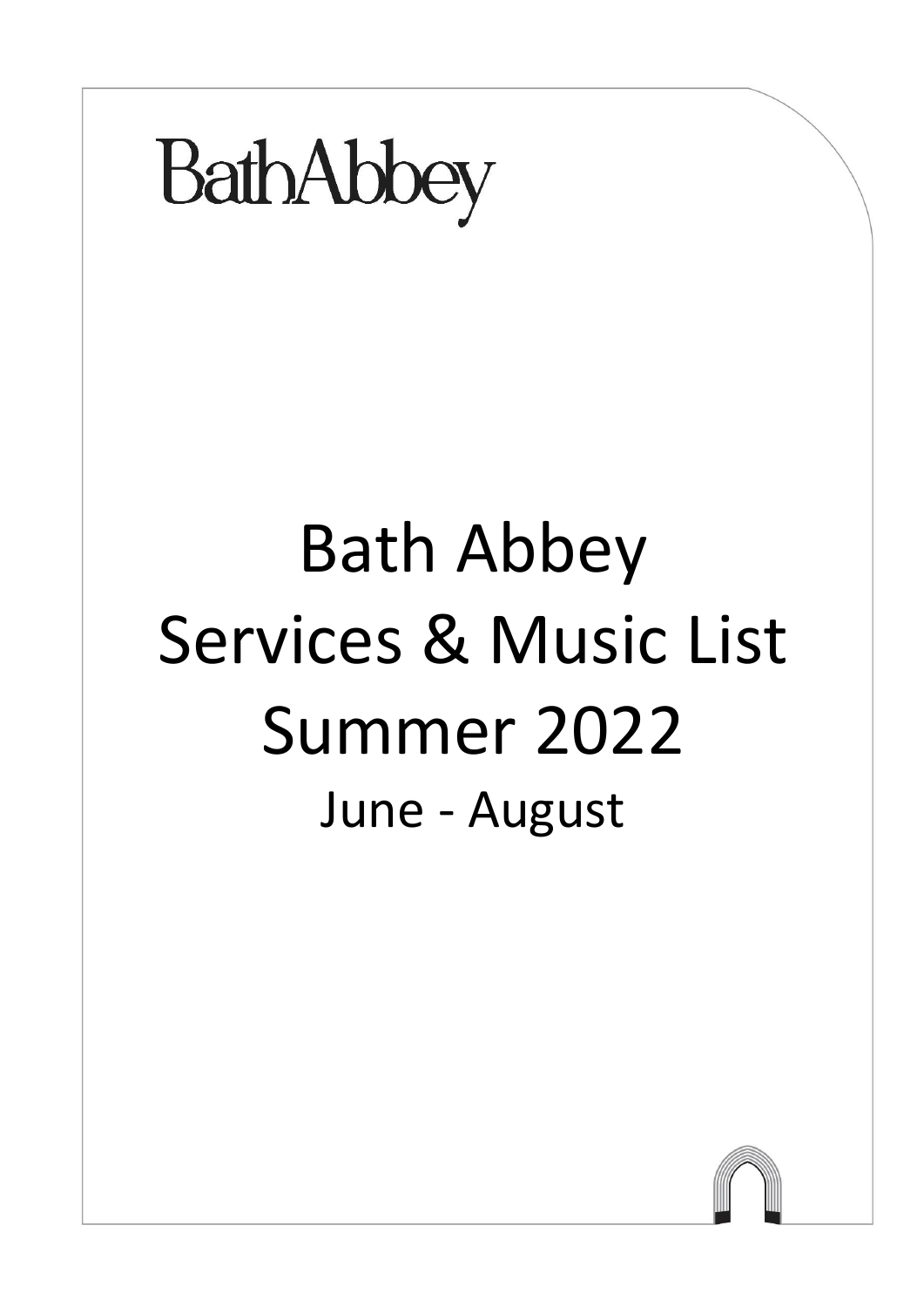# **Our regular Weekday services are as follows: 8.30am Morning Prayer Monday – Friday. 5.30pm Evening Prayer Monday – Friday unless Choral Evensong is taking place.**

Unless otherwise indicated all services on Weekdays and 8am Holy Communion on Sundays are said services.

## **THURSDAY 2 JUNE Platinum Jubilee**

5.30pm Evening Prayer *Sung by the Melody Makers*

Anthems Close thine eyes *Mary Plumstead* All things bright and beautiful *John Rutter* Listen to the song of the children *Philip Moore* Hymn 394

# Summer Evenings – Music, wine and conversation… 3<sup>rd</sup> June A Royal Celebration with Peter Holder, Westminster Abbey.

Join us as we celebrate the Queen's Platinum Jubilee Bank Holiday in style with Peter who has played at many royal occasions at Westminster Abbey. Music will include Walton's stirring *Crown Imperial,* written for the Coronation of King George VI at Westminster Abbey in 1937, and featuring other royal music by Handel (*The Cuckoo and the Nightingale* concerto) and Elgar (*Pomp and Circumstance March No.3).*

All concerts start at 6.30pm with Tickets £7.50 (unreserved) available from the Bath Box Office [www.bathboxoffice.org.uk](http://www.bathboxoffice.org.uk/) Tel: 01225 463362 Drinks available to purchase

# **SUNDAY 5 JUNE Pentecost (Whit Sunday)**

- 8.00am Holy Communion
- 10.30am Parish Communion

| Setting   | Messe Solennelle Vierne (S), Mass in G Schubert (Aq) |                                   |  |
|-----------|------------------------------------------------------|-----------------------------------|--|
| Anthem    | I was glad Parry                                     |                                   |  |
| Communion | If ye love me Tallis                                 | Hymns 715, 630, O breath of life, |  |
|           | 236, 576, 578, 742                                   |                                   |  |
| Voluntary | Final from Symphonie No 3 Op 28 Vierne               |                                   |  |

| 3.30 <sub>pm</sub> |       | Said Evensong with hymns |                          |
|--------------------|-------|--------------------------|--------------------------|
|                    | Psalm | 33 v1-12                 | Hymns AMNS 156, 422, 233 |
|                    |       |                          |                          |

6.30pm Informal service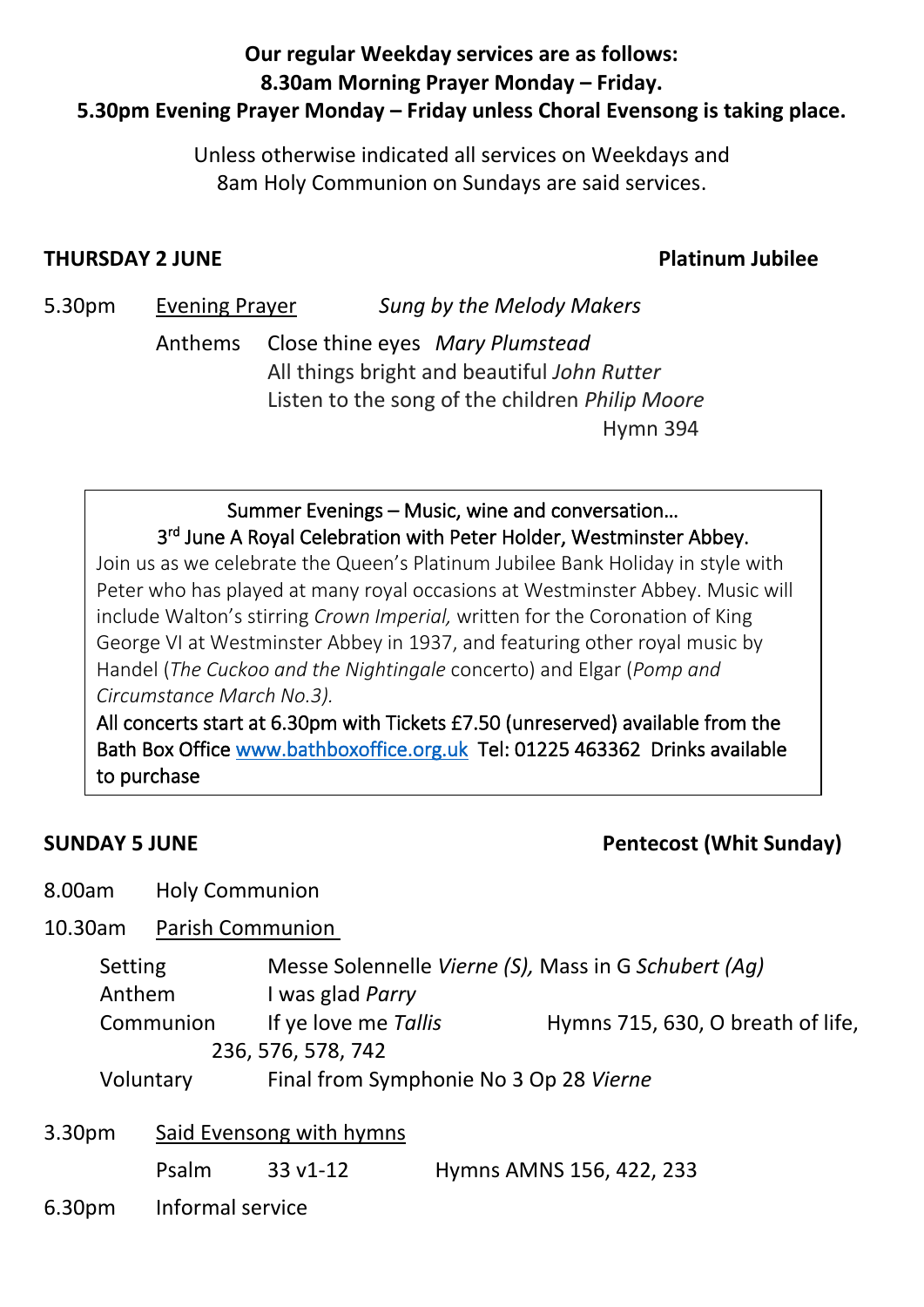**TUESDAY 7 JUNE Organ Recital** 1.00pm Ben Nicholas, Music by *Elgar, Rubbra, Schumann and Franck*

### **THURSDAY 9 JUNE**

| 5.30pm                | <b>Choral Evensong</b>                                   |                                           | Sung by the Abbey Girls and Lay Clerks                                                                                                                                         |                                 |                                  |                                          |
|-----------------------|----------------------------------------------------------|-------------------------------------------|--------------------------------------------------------------------------------------------------------------------------------------------------------------------------------|---------------------------------|----------------------------------|------------------------------------------|
| Introit               | <b>Canticles</b><br>Anthem                               | Sumsion in G                              | O lux beata Emma Brown<br>Lord, thou hast searched me out Joanna Marsh                                                                                                         | Psalm<br><b>Responses Smith</b> | 138                              |                                          |
| <b>SUNDAY 12 JUNE</b> |                                                          |                                           |                                                                                                                                                                                |                                 |                                  | <b>Trinity Sunday</b>                    |
| 8.00am                | <b>Holy Communion</b>                                    |                                           |                                                                                                                                                                                |                                 |                                  |                                          |
| 9.30am                | <b>Church Family Communion</b><br>led by the Music Group |                                           |                                                                                                                                                                                |                                 |                                  |                                          |
|                       |                                                          |                                           | Hymns 276, 805, 277, 452, 274, 663                                                                                                                                             |                                 |                                  |                                          |
| 11.30am               |                                                          |                                           | <b>Sung Eucharist</b> Sung by the Abbey Girls and Lay Clerks                                                                                                                   |                                 |                                  |                                          |
| Introit               | Setting<br>Communion<br>791 (omit *)<br>Voluntary        |                                           | O lux beata Emma Brown<br>Cantus Missae Rheinberger (GI, S), Agnus Plainsong<br>Credo in unum (Coronation Mass) Mozart Hymns 276, 603, 277,<br>Nun danket alle Gott Karg-Elert |                                 |                                  |                                          |
| 3.30pm                | <b>Choral Evensong</b>                                   |                                           | Sung by the Abbey Boys and Lay Clerks combined<br>with Heywood School choir                                                                                                    |                                 |                                  |                                          |
| Introit               | Canticles<br>Anthem<br>Voluntary                         | Stanford in C<br><b>Alleluyas Preston</b> | Heilig, Heilig, Heilig Schubert<br>Te Deum in B flat Stanford                                                                                                                  |                                 | <b>Responses Clucas</b><br>Psalm | 73 v1-3, 16-end<br>Hymn AMNS 95 (AM 276) |

6.30pm Informal service

**TUESDAY 14 JUNE Organ Recital** 1.00pm David Bryson, music by *J. S. Bach, Elgar, Ireland, Vierne* and *Widor*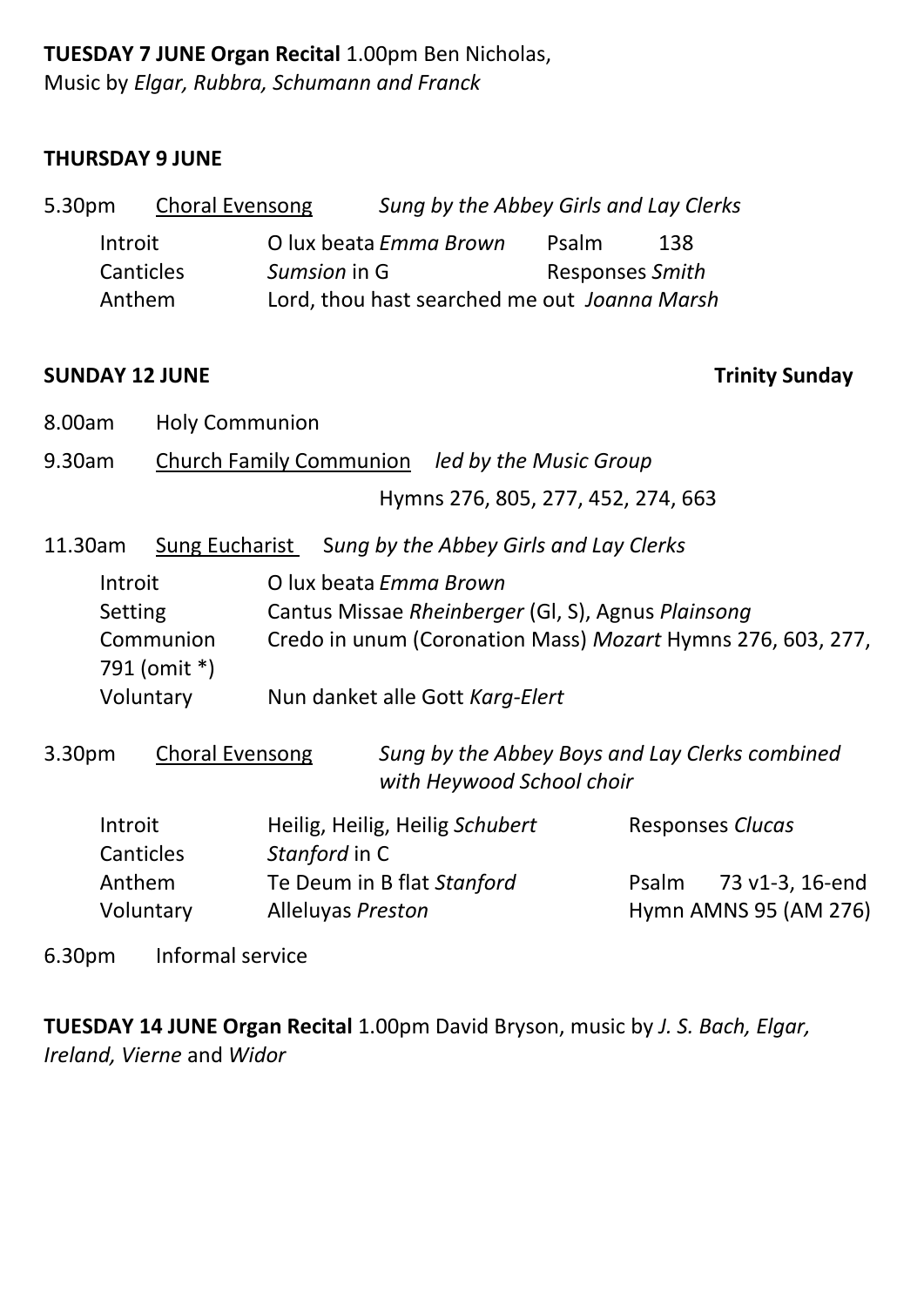# **Voices for Life Stardust 16th & 17th June 2022**

200 local primary school children take you on a magical journey through space… Accompanied by The Bristol Ensemble, narrated by Jon Monie and directed by Francis Faux, the concert will include the premiere of "We Are Every Child", a new Voices for Life commission written by Francis Faux and Jamila Gavin in celebration of the Queen's Jubilee**. Tickets available from Bath Box Office [www.bathboxoffice.org.uk](http://www.bathboxoffice.org.uk/)**

**SUNDAY 19 JUNE Father's Day The 1st Sunday after Trinity** 8.00am Holy Communion 9.30am Church Family Communion *All age service sung by the Abbey Boys*  Anthem View me, Lord *Lloyd* Hymns 357, 193, What do you want of me Lord, 144, 237 11.30am Sung Eucharist S*ung by the Abbey Boys and Lay Clerks*  Introit Let all mortal flesh *Bairstow* Setting *Stanford* in C and F **Hymns 2, 422, 704, 612** Communion Ave verum *Byrd* Voluntary Praeludium in E major BuxWV 141 *Buxtehude* 3.30pm Choral Evensong *Sung by the Abbey Chamber Choir* Introit O hearken thou *Elgar* Responses *Ayleward* **Canticles** *Darke* in F **Property** Psalm 57 Anthem Evening Hymn *Balfour Gardiner* Hymn AMNS 180 (810 AM) Voluntary Vater unser im Himmelreich BWV 682 *J S Bach*

6.30pm Informal service

**TUESDAY 21 JUNE Organ Recital** 1.00pm Gavin Phelps, music by *Lang, J. S. Bach, Thalben-Ball* and *Jacob*

# **SATURDAY 25 JUNE**

10.30am Ordination Service *Sung by the Abbey Chamber Choir Diocesan ordination of priests including our Abbey Curate, Revd Cath Candish*

> Setting *Grayston Ives (G)*, *Darke* in F *(S, Ag)* Anthem The Spirit of the Lord *Elgar*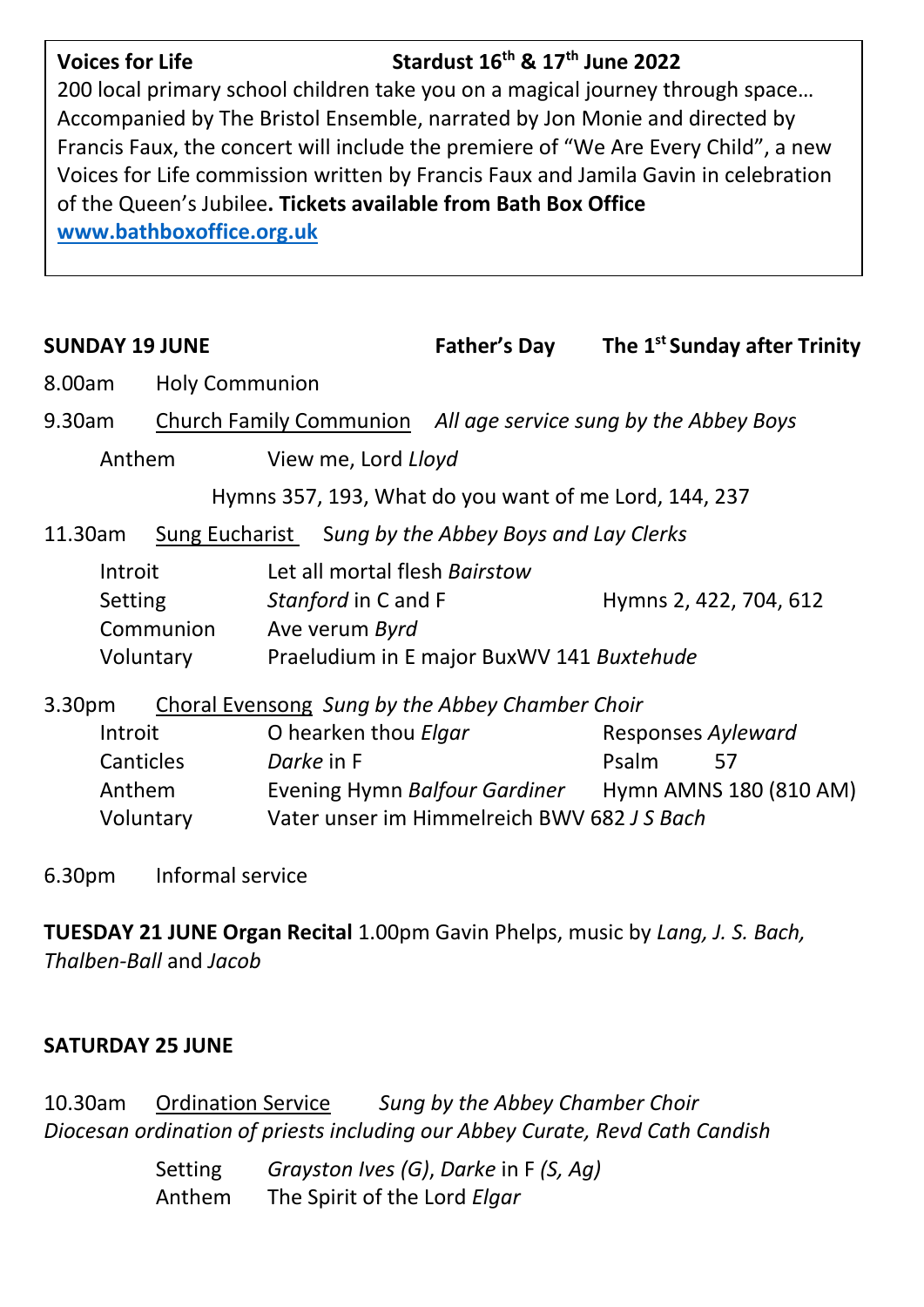**A ROYAL JUBILEE. Saturday 25th June 7.00pm.** Tickets £20, £15, £10 (16s and under half price) from www.bathboxoffice.org.uk

Join the Abbey Choirs and the Melody Makers as they celebrate the Platinum Jubilee of Her Majesty the Queen. Featuring Handel's four Coronation Anthems (including Zadok the Priest), and Mozart's joyful Coronation Mass. Directed by *Huw Williams,* and accompanied by *Rejouissance* on historical instruments.

# **SUNDAY 26 JUNE The 2nd Sunday after Trinity**

- 8.00am Holy Communion
- 9.30am Church Family Communion

### Hymns 595, 261, 450, Jesus Christ, I think upon your sacrifice, 818

- 11.30am Sung Eucharist S*ung by the Abbey Girls and Lay Clerks* 
	- Introit Laus Trinitati *Hildegard of Bingen* Setting Coronation Mass *Mozart* Communion Ave verum corpus *Mary Badarak* Hymns 593, 631, 806, 814
- 3.30pm Choral Evensong S*ung by the Abbey Boys and Lay Clerks*

| Introit          | Blessed are the pure in heart Walford Davies  |                           |          |
|------------------|-----------------------------------------------|---------------------------|----------|
| <b>Canticles</b> | <i>Noble</i> in B minor                       | Responses Humphrey Clucas |          |
| Anthem           | They that go down to the sea in ships Sumsion |                           | Psalm 60 |
|                  |                                               | Hymn AMNS 117i (763i AM)  |          |

6.30pm Informal service

**TUESDAY 28 JUNE Organ Recital** 1.00pm Tim Noon, music by *Howells, Maxwell Davies, Walton, J. S. Bach, Vaughan Williams and Vierne* 

### **THURSDAY 30 JUNE**

|                                     |                                                                                             | Responses Leighton                     |
|-------------------------------------|---------------------------------------------------------------------------------------------|----------------------------------------|
|                                     | Psalm                                                                                       | 62                                     |
| <b>Choral Evensong</b><br>Canticles | Laus Trinitati Hildegard of Bingen<br>Stanford in G<br>a blue true dream of sky Judith Weir | Sung by the Abbey Girls and Lay Clerks |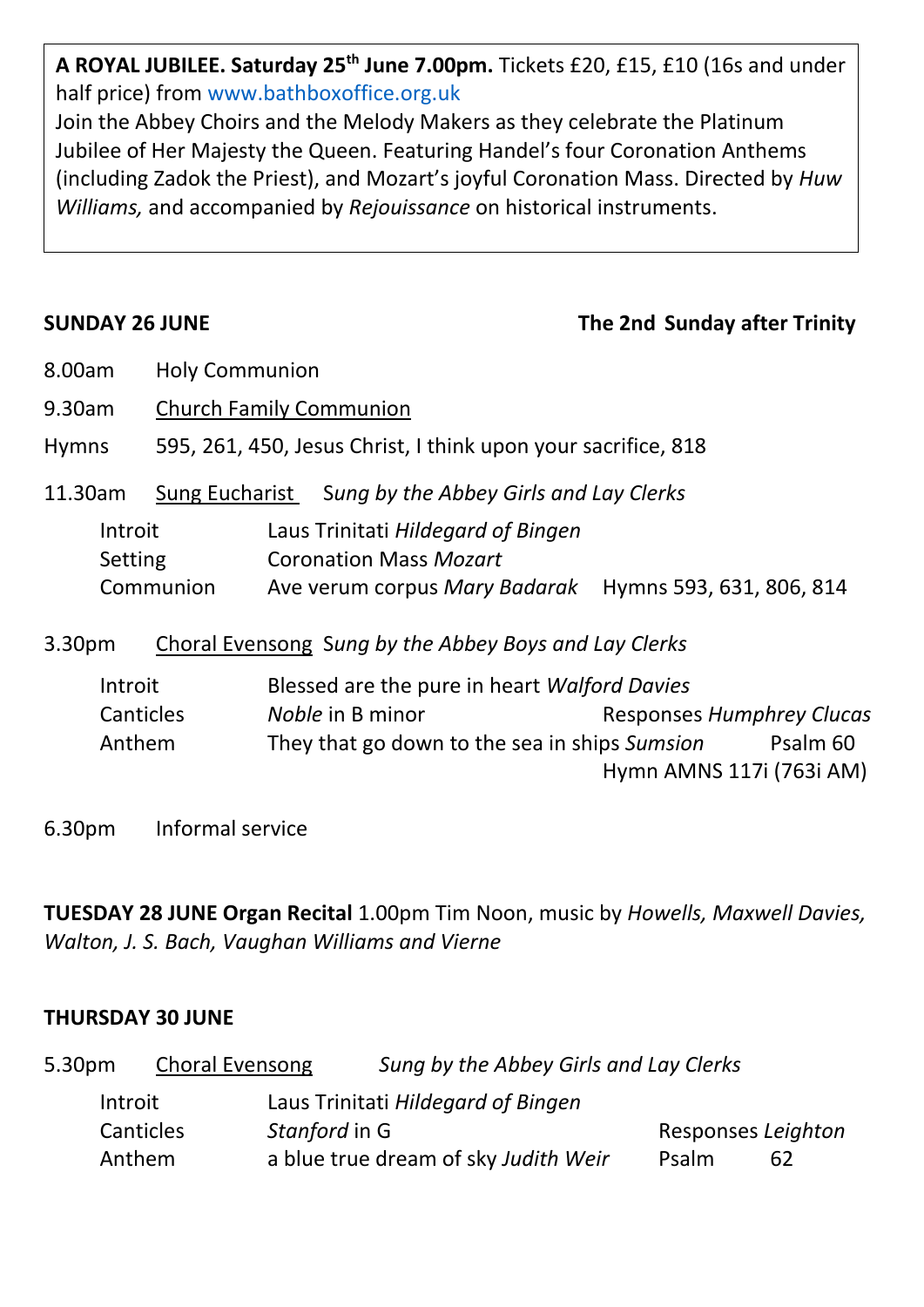| 8.00am                                                                                                                                                     |                      | <b>Holy Communion</b>                                    |                                                 |  |                                                                |                                    |
|------------------------------------------------------------------------------------------------------------------------------------------------------------|----------------------|----------------------------------------------------------|-------------------------------------------------|--|----------------------------------------------------------------|------------------------------------|
| 9.30am                                                                                                                                                     |                      | Church Family Communion Sung by the Abbey Boys and Girls |                                                 |  |                                                                |                                    |
| King of glory, king of peace Harris Hymns 394, 700, 589, I will offer<br>Anthem<br>up my life, 494                                                         |                      |                                                          |                                                 |  |                                                                |                                    |
| 11.30am                                                                                                                                                    |                      |                                                          |                                                 |  | Sung Eucharist Sung by the Abbey Boys and Girls and Lay Clerks |                                    |
| Introit<br>Tu es Petrus Palestrina<br>Setting<br>Missa Brevis Jonathan Dove<br>Communion<br>O quam gloriosum Victoria Hymns 296 (omit 4-6), 321, 299i, 308 |                      |                                                          |                                                 |  |                                                                |                                    |
| 3.30pm                                                                                                                                                     |                      |                                                          | Choral Evensong Sung by the Abbey Chamber Choir |  |                                                                |                                    |
|                                                                                                                                                            | Introit<br>Canticles |                                                          | Tu es Petrus Duruflé<br>Howells in B minor      |  |                                                                | Responses Ayleward                 |
|                                                                                                                                                            | Anthem               |                                                          | Tu es Petrus Pearsall                           |  | Psalm                                                          | 65                                 |
|                                                                                                                                                            | Voluntary            |                                                          | Tu es Petra Mulet                               |  |                                                                | Hymn AMNS 305 (omit 4-6), [AM 296) |
| 6.30pm                                                                                                                                                     |                      | Informal service                                         |                                                 |  |                                                                |                                    |

**SUNDAY 3 JULY Patronal Festival The 3rd Sunday after Trinity**

**TUESDAY 5 JULY Organ Recital** 1.00pm Gary Desmond, music by *Rheinberger*, *Nevin*, *Sousa*, *Dan Locklair* and *Gigout*

Friday 8th July at 6.30pm From Darkness to Stars and Stripes with Martin Baker. Summer Evenings – Music, wine and conversation…

Former Master of Music at Westminster Cathedral, Martin Baker is renowned for his colourful musical style and inspirational improvisations. Moving from the dark intensity of Bach's *Passacaglia* to the ebullience of an improvisation on American themes (just a few days after the US Independence Day) this programme features the beautiful post-romantic Sonata by Bairstow, written in 1937 as war in Europe loomed, movements from Rubrics, a liturgical suite by Dan Locklair, composed in 1988, and Joanna Marsh's *Soloman's Demons*. Concert starts at 6.30pm with Tickets £7.50 (unreserved) available from the Bath Box Office [www.bathboxoffice.org.uk](http://www.bathboxoffice.org.uk/) Tel: 01225 463362 Drinks available to purchase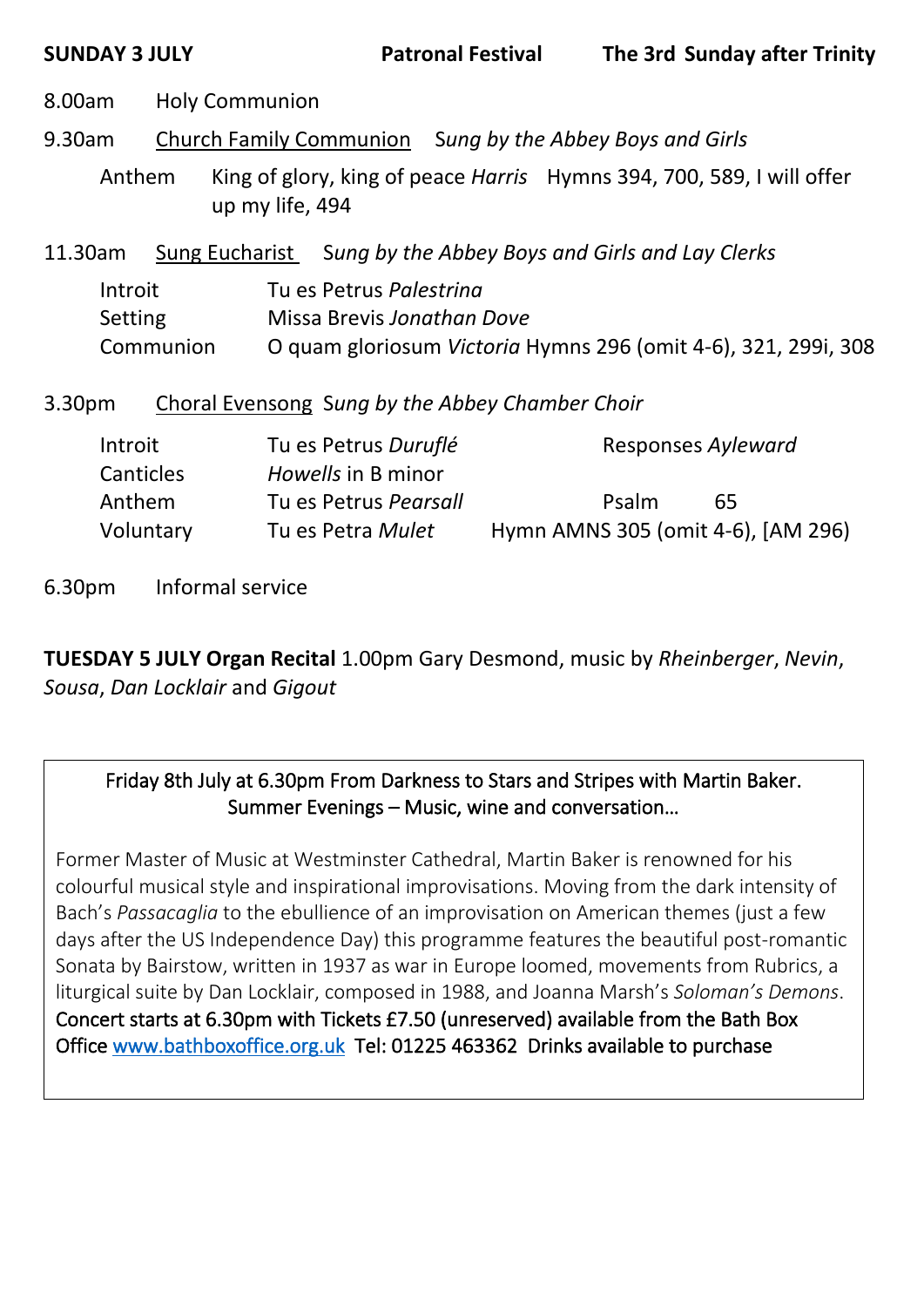# **Twenty Fifth Anniversary Concert Saturday July 9 7.00pm**

Tickets £20, £15, £10 (16s and under half price) from www.bathboxoffice.org.uk

Female musicians and composers are celebrated in this festival concert as we mark the 25 years of the Abbey Girls' Choir. A brand new commissioned work 'God's Mirror' by critically acclaimed composer Roxanna Panufnik will be featured with a stunning and timeless text by St Clare of Assisi. The concert will feature music by other women composers including Cecilia McDowall, Judith Bingham, Judith Weir, Elizabeth Poston, Emma Brown and Annabel Rooney. We are so proud of all that the girls have achieved these past 25 years. The Abbey Girls are joined by the Lay Clerks in what promises to be an exciting and fresh evening of music!

| <b>SUNDAY 10 JULY</b> |                       |                                   |                                                                  | <b>Mission Partner Sunday The 4th Sunday after Trinity</b> |  |
|-----------------------|-----------------------|-----------------------------------|------------------------------------------------------------------|------------------------------------------------------------|--|
| 8.00am                | <b>Holy Communion</b> |                                   |                                                                  |                                                            |  |
| 9.30am                |                       |                                   | Church Family Communion led by the Music Group                   |                                                            |  |
|                       |                       | Hymns 362, 625, 800, 654, 827     |                                                                  |                                                            |  |
| 11.30am               |                       | <b>Sung Eucharist</b> with Cantor |                                                                  |                                                            |  |
| Setting               |                       | <b>Messe Basse Delibes</b>        |                                                                  |                                                            |  |
|                       | Communion             |                                   | Ave verum <i>Fauré</i> Hymns 362, 713, 644, 748                  |                                                            |  |
| 3.30pm                | <b>Evensong</b>       |                                   |                                                                  |                                                            |  |
|                       |                       | Psalm<br>77                       |                                                                  |                                                            |  |
|                       |                       | Hymn AMNS 472 (AM omit v3)        |                                                                  |                                                            |  |
| 6.30 <sub>pm</sub>    | Informal service      |                                   |                                                                  |                                                            |  |
| <b>SUNDAY 17 JULY</b> |                       |                                   |                                                                  | The 5th Sunday after Trinity                               |  |
| 8.00am                | <b>Holy Communion</b> |                                   |                                                                  |                                                            |  |
| 9.30am                |                       | <b>Church Family Communion</b>    |                                                                  |                                                            |  |
|                       |                       |                                   | Hymns 828, 388, 598, 433, I lift my eyes to the quiet hills, 477 |                                                            |  |
| 11.30am               |                       |                                   | Sung Eucharist Sung by the choir of All Saints, Barry            |                                                            |  |
|                       |                       | Setting Spatzenmesse K 220 Mozart |                                                                  |                                                            |  |
|                       | Communion             | Ave verum Mozart                  |                                                                  | Hymns 828,497, 593ii (omit *), 476                         |  |
|                       |                       |                                   |                                                                  |                                                            |  |
|                       |                       |                                   |                                                                  |                                                            |  |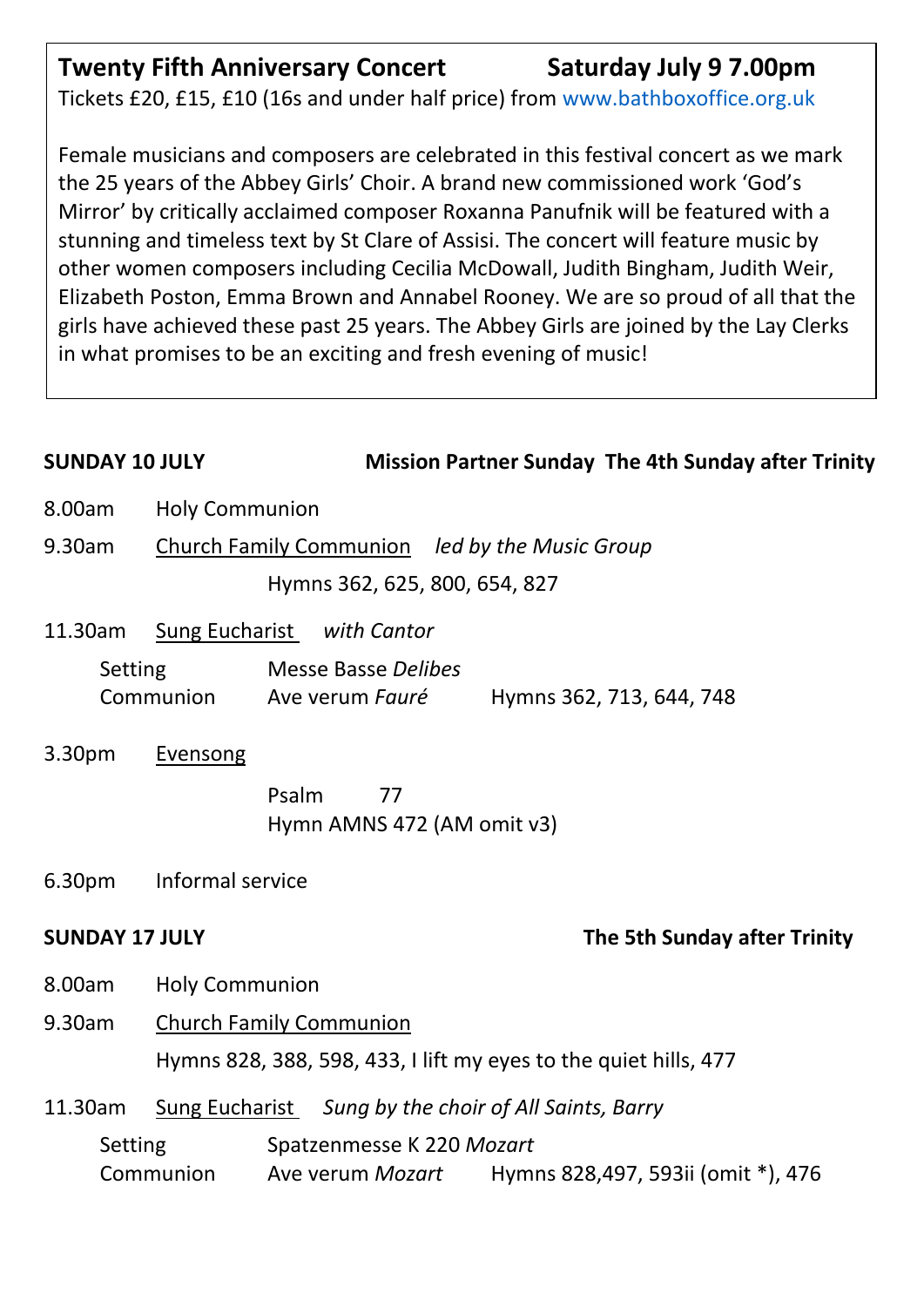| 3.30 <sub>pm</sub> | <b>Choral Evensong</b>                     | Sung by the choir of All Saints, Barry |     |
|--------------------|--------------------------------------------|----------------------------------------|-----|
|                    | Introit O come ye servants Tye             | Psalm                                  | -81 |
|                    | Canticles Ireland in F                     | Hymn AMNS 192, (AM 766 omit v4)        |     |
| Anthem             | The Lord hath been mindful of us SS Wesley |                                        |     |

6.30pm Informal service

### **SATURDAY 23 JULY**

| 5.00pm           | Choral Evensong   | <b>Sung by Nonsuch Singers</b> |     |
|------------------|-------------------|--------------------------------|-----|
| <b>Canticles</b> | <i>Kelly</i> in C | Responses Leighton             |     |
| Anthem           | tbc               | Psalm                          | 118 |

**SUNDAY 24 JULY Mission Partner Sunday The 6th Sunday after Trinity**

- 8.00am Holy Communion
- 9.30am Church Family Communion Hymns 238, 714, 427, 431, 741
- 11.30am Sung Eucharist *Sung by Nonsuch Singers*
	- Setting Mass for Four Voices *Byrd* Communion O sacrum convivium *Tallis* Hymns 765, 629i, 721ii, 476
- 3.30pm Choral Evensong *Sung by Nonsuch Singers*

Canticles *Sumsion* in G Responses *Ayleward* Anthem Seek him that maketh the seven stars *Dove* Psalm 88 Hymn AMNS 125i (AM 742i)

6.30pm Informal service

**TUESDAY 26 JULY Organ Recital** 1.00pm Jean-Rene André, music by *J S Bach*, *Stanley*, *Mendelssohn*, *d'Indy*, *Jean-René André* and *Widor*

### **SATURDAY 30 JULY**

5.00pm Choral Evensong *Sung by St Thomas Choir – Battle Creek, Michigan* Canticles *Eric Strand* Responses *Maxine Thévenot* Anthem A Prayer of St Columba *Cecilia McDowell* Psalm 138 Voluntary Toccata in C, BWV 564 *JS Bach*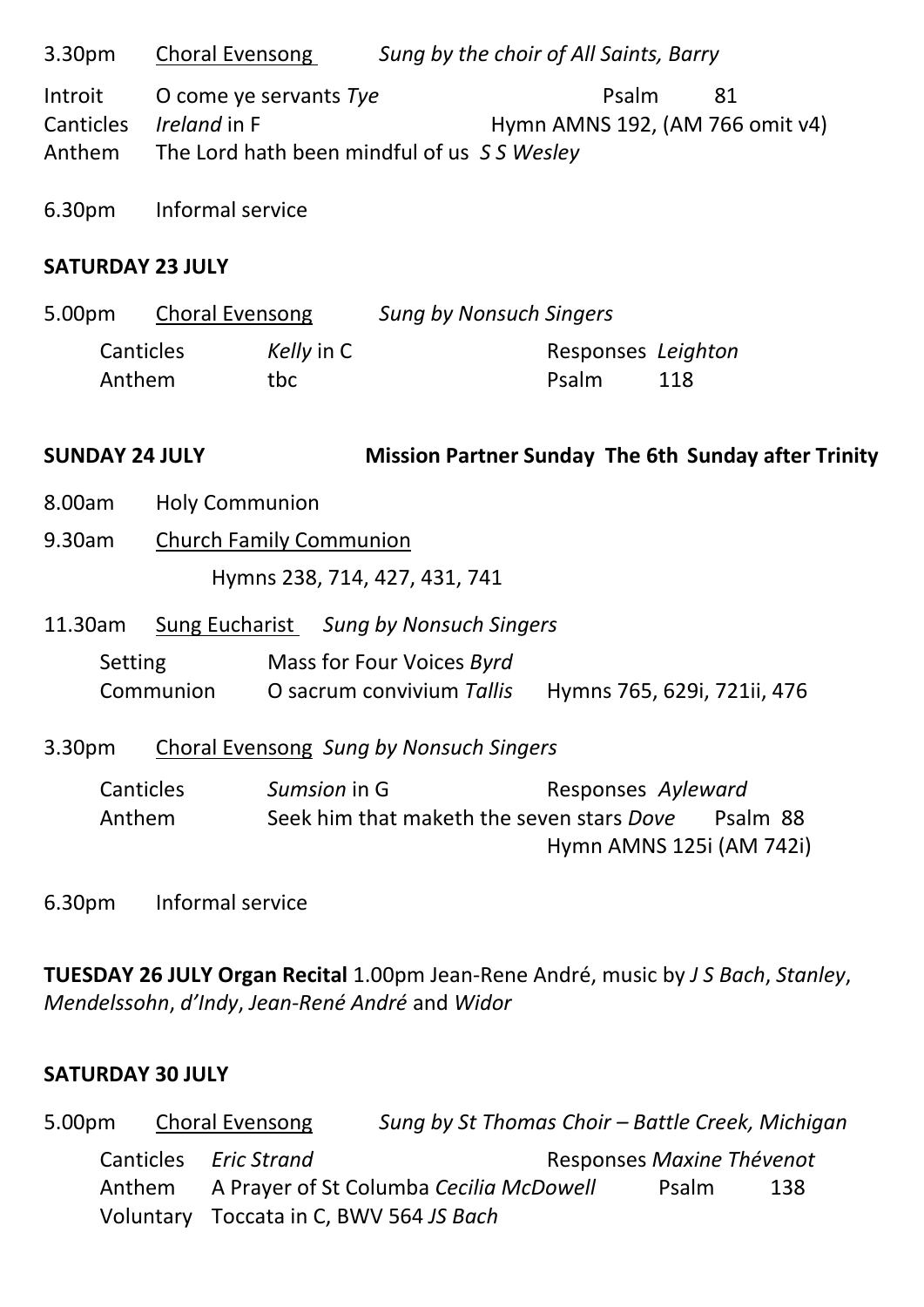8.00am Holy Communion

9.30am Church Family Communion

Hymns 584, 704, 683, 442, 678

11.30am Sung Eucharist S*ung by St Thomas Choir – Battle Creek, Michigan*

Setting Missa Brevis *Jackson Hill* Communion Ave Verum Corpus *Stephanie Martin* Voluntary Phoenix Processional *Dan Locklair* Hymns 584, 595,453, 739

3.30pm Choral Evensong S*ung by St Thomas Choir – Battle Creek, Michigan*

Canticles Washington Canticles *Jeffrey Smith* Responses *Margaret Burk* Anthem They will rise *Jonathon Dove* Psalm 107 v1-32 Voluntary Psalm Prelude, Set 2, No 3 Howells Hymn AMNS 203 (AM 753)

6.30pm Informal service

**TUESDAY 2 AUGUST Organ Recital** 1.00pm Stephen Hargreaves, music by *Bairstow*, *Guilmant*, *J S Bach*, *Franck, Ronald Binge* and *Cocker.* 

## **Friday 5th August at 6.30pm '***Thunder and Lightning, Storm and Stress'* **with Peter King. Summer Evenings – Music, wine and conversation…**

Former Director of Music at Bath and Organist Emeritus Peter King returns to delight us with his expressive and elegant style of playing. As the inspiration for the magnificent instrument, built in 1997, Peter has played throughout the UK and the world, and created an enviable musical tradition at Bath during his period as Director of Music, based around the world famous Klais organ. His programme of music full of 'thunder and lightning' will include music by Petr Eben, Lizst's atmospheric 'Legend: St Francis of Paola walking on the waves' arranged by Max Reger, and music by Amy Beach and Florence Price.

### **SATURDAY 6 AUGUST**

5.00pm Choral Evensong *Sung by Swansea Bach Choir*

Canticles The Short Service *Gibbons* Responses *Robert Hanson* Anthem Laudibus in Sanctis *Byrd* Psalm 72 Voluntary Allabreve BWV 589 *J S Bach*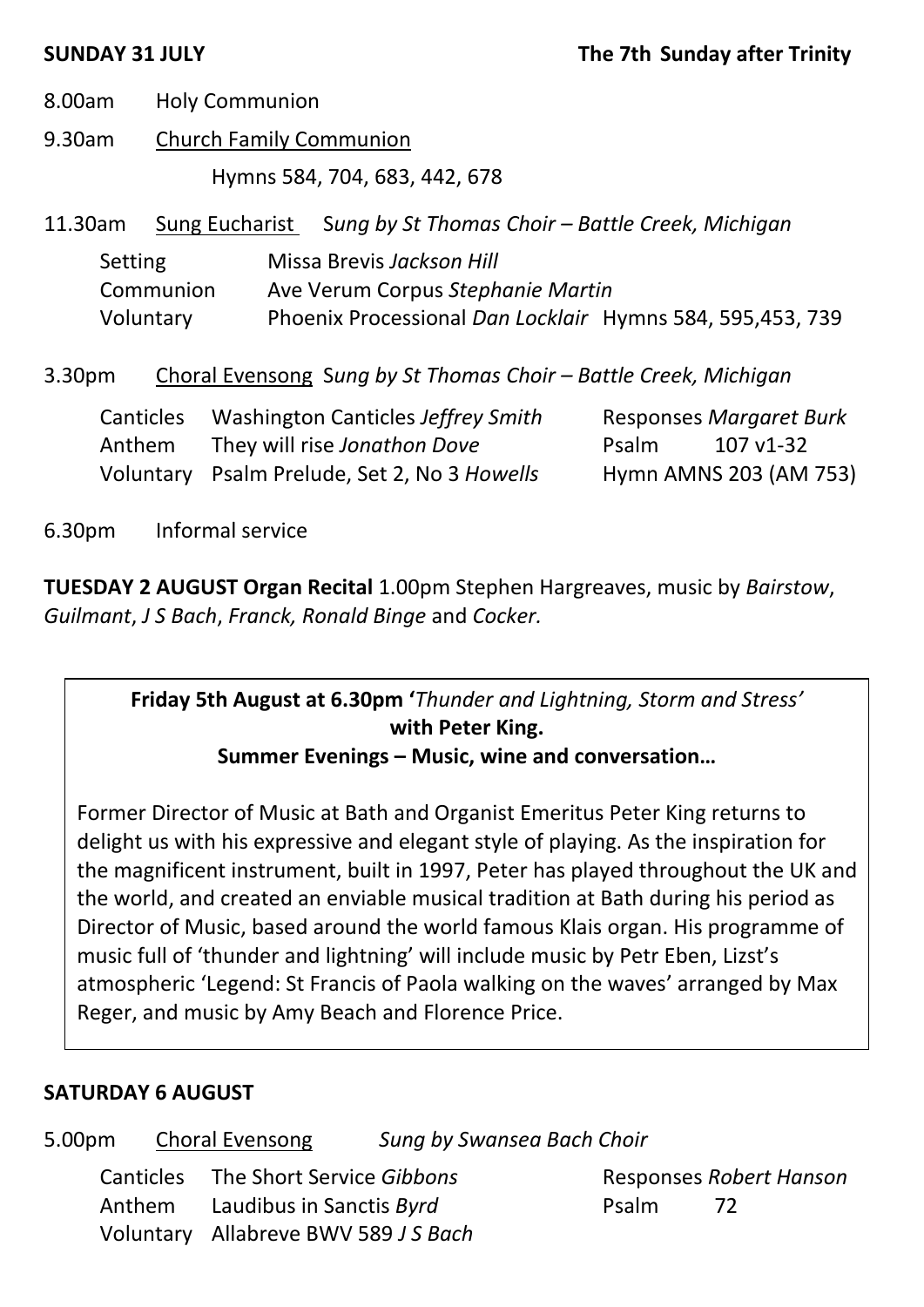8.00am Holy Communion

9.30am Church Family Communion

Hymns 4, 592, How sweet the name (Bowater), 451, 739

11.30am Sung Eucharist S*ung by Swansea Bach Choir*

Setting Mass in E flat *Rheinberger* Communion O Thou, the Central Orb *Wood* Hymns 663, 57, 37, 683 Voluntary Toccata in B flat minor *Vierne*

3.30pm Choral Evensong *sung by Swansea Bach Choir*

Canticles *Brewer* in D **Responses** *Richard Whitehead* Anthem Beati quorum via *Stanford* Psalm 108 Voluntary Come sing and dance from Triptych in honour of Herbert Howells *David Bednall* Hymn AMNS 199 (AM 676)

6.30pm Informal service

**TUESDAY 9 AUGUST Organ Recital** 1.00pm Gary Desmond music by *Handel*, *Malcolm Archer* and *Vierne*

# **SATURDAY 13 AUGUST**

5.00pm Choral Evensong *Sung by The Howells Voices*

Canticles *Dyson* in D Responses *Humphrey Clucas* Anthem Let all mortal flesh keep silence *Bairstow* Psalm 72

# **SUNDAY 14 AUGUST** SUNDAY 14 AUGUST

- 8.00am Holy Communion
- 9.30am Church Family Communion *led by the Music Group* Hymns 422, 648, 587, 358, 502
- 11.30am Sung Eucharist *Sung by The Howells Voices*
	- Setting Missa Aeterna Christi Munera *Palestrina* Communion Sicut cervus *Palestrina* Hymns 422, 631, 648, 652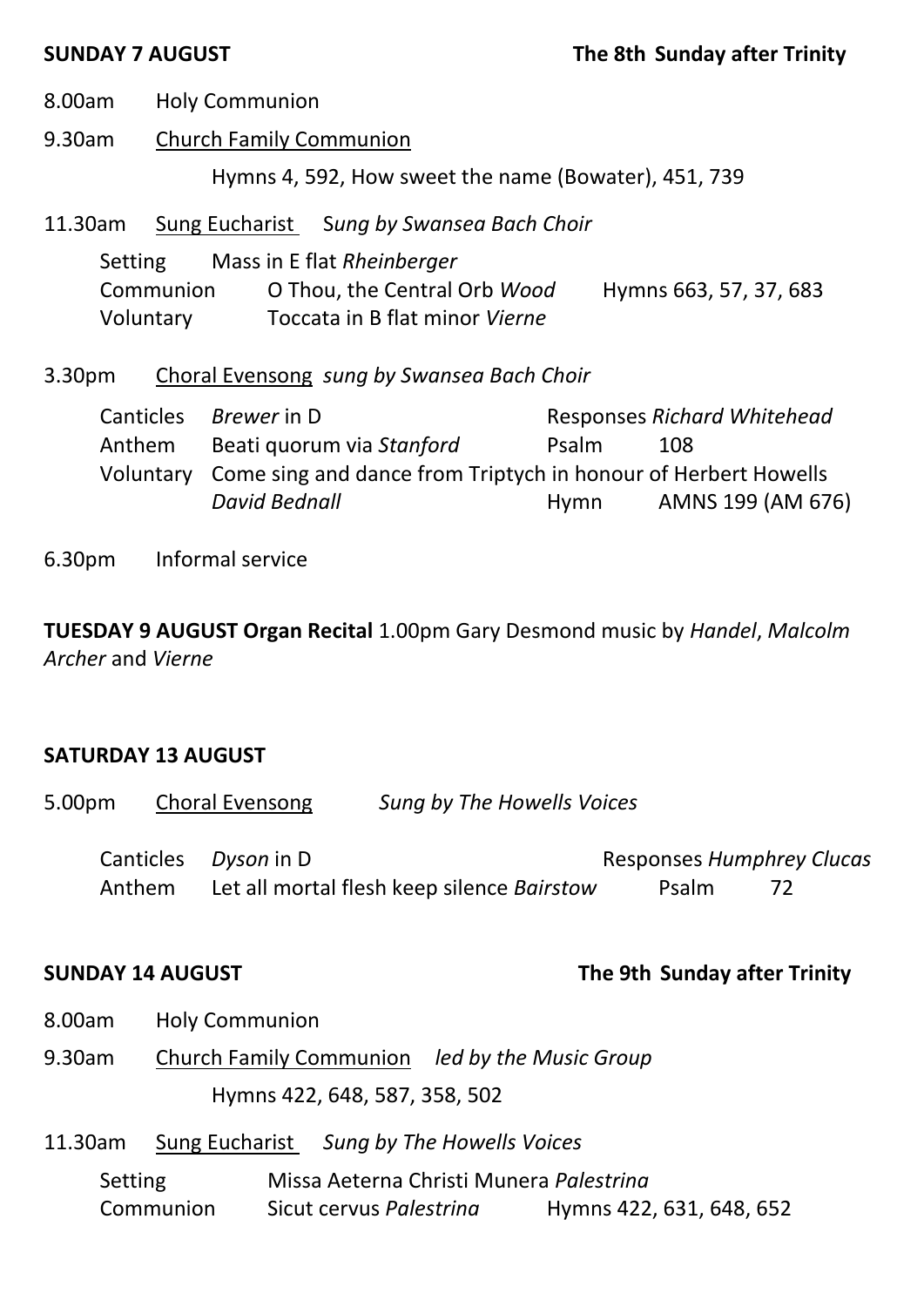### 3.30pm Choral Evensong *Sung by The Howells Voices*

Canticles *Wood* in E flat No.1 Responses *Humphrey Clucas* Anthem Upon your heart *Eleanor Daley* Psalm 119 v17-32

Hymn AMNS 100 (AM 357)

6.30pm Informal service

### **TUESDAY 16 AUGUST Organ Recital** 1.00pm Sam Austin

# **Friday 19th August at 7.30pm A prayer for peace in Ukraine**

Dutch choir, **Cantorij**, based in Leiden, combine with Welsh choir **Cantemus** in a concert of heartfelt music including 'A prayer for peace' by *Mykola Lysenko* and *John Rutter,* both recently composed. Welsh and Dutch music will also be featured in this international appeal for peace together with *Mendelssohn* 'Verleih uns Frieden', the beautiful *Gjeilo* 'Ubi caritas', *Parry* 'I was glad' and *Howells* 'O pray for the peace of Jerusalem'. In their anniversary years the music of *Tomkins* 'When David heard' and *Vaughan Williams'* Te Deum will be performed. *Langlais*' beautiful 'Chant du paix' will be played on the famous Klais organ. Directed by Huw Williams and Hans Brons, and accompanied on the organ by Willeke Smits, this will be a memorable and uplifting concert with drinks available post concert. **Tickets available from Bath Box Office £15 and £10 (with 16s and under half price)**

### **SATURDAY 20 AUGUST**

| 5.00pm                  |                            | <b>Choral Evensong</b> | Sung by Leidse Cantorii                                         |       |                                 |
|-------------------------|----------------------------|------------------------|-----------------------------------------------------------------|-------|---------------------------------|
|                         | <b>Canticles</b><br>Anthem | Jackson in G           | O clap your hands Vaughan Williams                              | Psalm | Responses Humphrey Clucas<br>66 |
| <b>SUNDAY 21 AUGUST</b> |                            |                        |                                                                 |       | The 10th Sunday after Trinity   |
| 8.00am                  |                            | <b>Holy Communion</b>  |                                                                 |       |                                 |
| 9.30am                  |                            |                        | Church Family Communion Sung by the Abbey Chamber Choir         |       |                                 |
| Anthem                  |                            |                        | Hymns 754, 721, 712, 433, 497                                   |       |                                 |
| 11.30am                 |                            |                        | Sung Eucharist Sung by Leidse Cantorij                          |       |                                 |
|                         | Setting<br>Communion       |                        | Missa Te Deum Laudamus Andriesson<br>To thee O Lord Rachmaninov |       | Hymns 766, 713, 515, 507        |